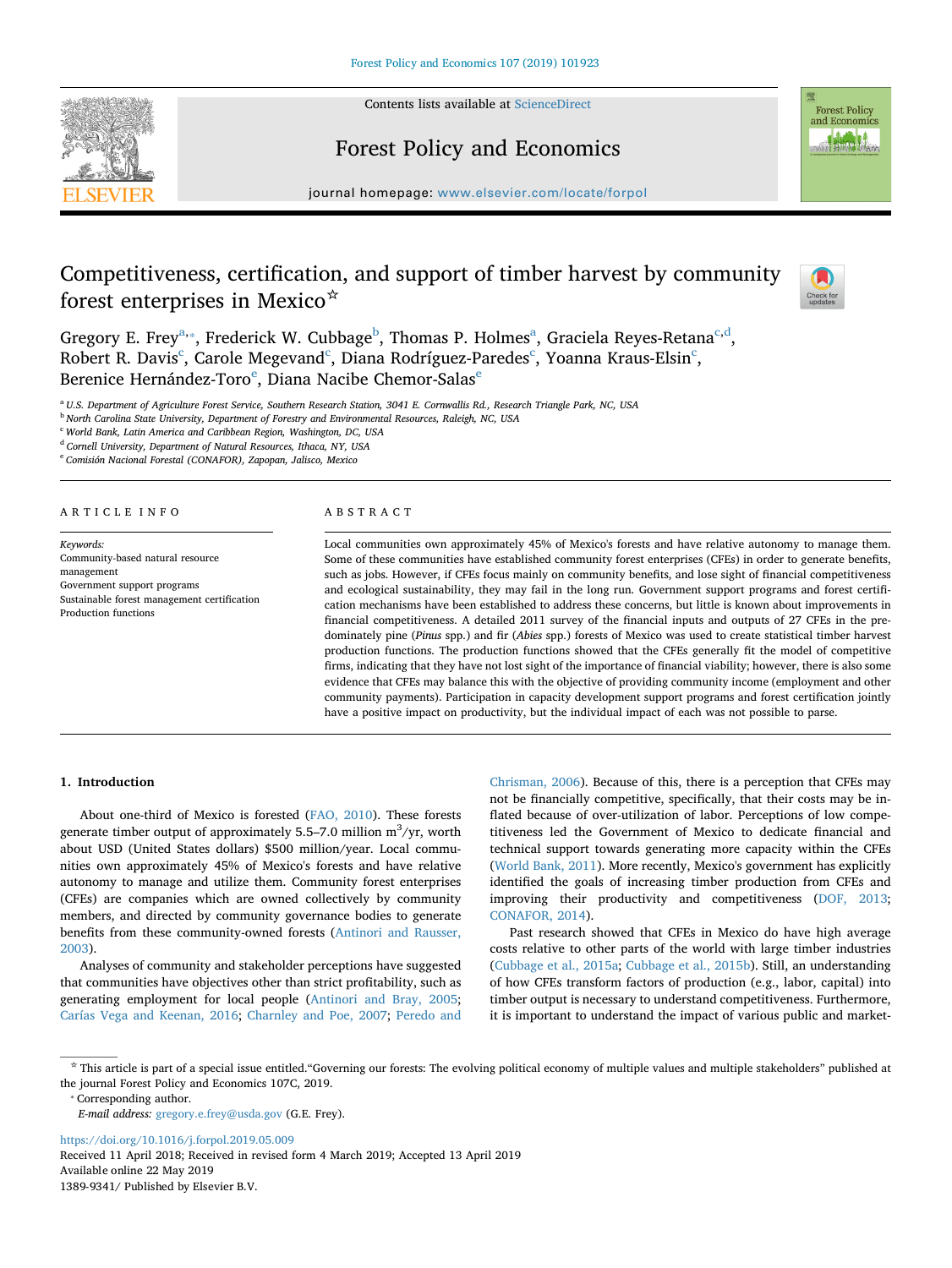based programs on the productivity and competitiveness of communitybased forest enterprises to determine if and how they might be improved in the future.

The first objective of this research was to examine empirical evidence about the productivity attributable to various factors of production to understand if CFEs were acting as competitive firms or perhaps pursuing a different goal such as maximizing income to the local community. The second objective of this research was to evaluate the impact of voluntary programs including forest certification and capacity development support on the harvest of timber and community income from CFEs in Mexico.

#### **2. Background**

#### *2.1. CFE competitiveness*

Communities that own forests in Mexico include "*comunidades*", which are indigenous people's communities, and "*ejidos*", which were formed from other groups of previously landless rural people [\(Kelly,](#page-10-6) [1994\)](#page-10-6). These *comunidades* and *ejidos* collectively own forestland throughout Mexico, most of which are naturally-regenerated forests of native species (as opposed to plantation forests common in many other countries), and vary in size from hundreds to hundreds of thousands of hectares. CFEs owned by *comunidades* and *ejidos* may have multiple goals, such as "profit, amenities, NTFPs, bequest, jobs, public goods and services" [\(Antinori and Bray, 2005](#page-9-1)). Despite this, CFEs still must become financially competitive; otherwise they may lose money and be economically unsustainable for the communities [\(Treseder and](#page-10-7) [Krogman, 1999\)](#page-10-7). A few past studies have examined profitability of CFEs in Mexico and other Latin American countries. These have documented highly variable profitability between CFEs, such as several Mexican CFEs with apparently high percentage-based returns on investment (ROI), and others with negative ROI ([Antinori, 2005](#page-9-5); [Torres-Rojo et al.,](#page-10-8) [2005\)](#page-10-8). Most financial research on CFEs, however, has evaluated only a handful of case studies, and often use accounting methods that do not include full operating costs and vary significantly from study to study and even from community to community within a single study ([Antinori and Bray, 2005](#page-9-1); [Humphries et al., 2012\)](#page-10-9).

In order to better understand Mexican CFEs' competiveness in the global market, the World Bank, the Mexican Government's *Comisión Nacional Forestal* (CONAFOR), and the Program on Forests (PROFOR) carried out a project gather financial data on forest management, timber harvesting, and sawmilling of CFEs. Results showed that CFEs are profitable through sales in the domestic Mexican market, but costs are high and they would not be able to compete with lower cost international forest plantations [\(Cubbage et al., 2013b;](#page-10-10) [Cubbage et al.,](#page-10-5) [2015b\)](#page-10-5). Increased volume of timber sales per hectare was shown to be related to lower average costs and higher profits ([Cubbage et al.,](#page-10-4) [2015a\)](#page-10-4).

# *2.2. CFE support programs*

A common approach for government agencies and non-profits is to support CFEs by providing financial or in-kind assistance to undertake training, create management and business plans, develop infrastructure, or purchase equipment [\(Merino-Pérez and Segura-Warnholtz,](#page-10-11) [2005\)](#page-10-11). CONAFOR is the federal agency responsible for, among other things, providing support to CFEs. The overall goal of the support programs is not simply to subsidize CFEs, but rather, to increase their capacity so they become more efficient and economically sustainable ([World Bank, 2011](#page-10-2); [CONAFOR, 2009,](#page-9-6) pp. 31–34). For example, these programs have supported efforts to drive down costs through training of employees; management planning; improvements of roads and other infrastructure for management, harvest, transport, and processing; acquisition of harvest equipment; and purchase of information and communication technologies.

The support programs provide different levels of cost sharing with the enterprise and/or community. They are variable in terms of their specific objectives and the type of activities they finance. In 2011, CONAFOR had 36 different support program categories ("*modalidades*") within 6 programmatic areas [\(CONAFOR, 2010a](#page-9-7); [CONAFOR, 2011b](#page-9-8)): Forest Development (including forest studies, silviculture, certification, and commercial forest plantations), Conservation and Restoration (including reforestation and soils, and environmental services), Forest Health (pest and disease control), Chain of Custody Certification, Community Forest Development (including social capital strengthening, human capital strengthening, and development of administrative capacity), and Forest Productive Chains.

Government support for community forestry around the world has mixed results. Payments for ecosystem services (PES) has been found to deter deforestation and increase afforestation in Mexico and Costa Rica ([Alix-Garcia et al., 2012;](#page-9-9) [Arriagada et al., 2012](#page-9-10)), but negatively affect participation in forest management in Nepal [\(Adhikari et al., 2014\)](#page-9-11). In Gambia, capacity-building programs were perceived as an essential component of success for community forestry ([Tomaselli et al., 2012](#page-10-12)). Past research along these lines has generally not ventured into the effects on financial outcomes.

Government support programs typically are required undergo monitoring and evaluation, including social and economic indicators, and CONAFOR's are no exception. Past evaluations have shown that support for community forestry in Mexico appears to have positive results from both environmental and social/community development perspectives ([Vela and Oliver, 2017](#page-10-13); [World Bank, 2011](#page-10-2); [World Bank,](#page-10-14) [2017\)](#page-10-14). However, these evaluations rarely have the resources to conduct the detailed data collection and analysis necessary fully to assess enterprises financially. Therefore, the impact of these programs for community forestry on financial competitiveness specifically has rarely been evaluated around the world.

# *2.3. Forest certification*

Forest certification is a policy approach, based on markets and involving multiple levels of government, that responded to perceptions of timber harvests causing deforestation and environmental degradation, and aimed at greater sustainability and efficiency in forest resource use through (expected) consumer preference and demand ([Cashore et al.,](#page-9-12) [2004;](#page-9-12) [Lister, 2011;](#page-10-15) [Wiersum et al., 2013\)](#page-10-16). The basic process of forest certification encompasses an independent assessment of the quality of overall forest management in meeting environmental, social, and economic benefits, in relation to predetermined standards, requirements, or indicators. These govern forest practices such as harvesting, tree planting, and chemical use; economic, management, and planning systems; stakeholder, community, and worker interactions; environmental protection, biodiversity, high conservation value forests, and aesthetics; laws, regulations, and monitoring; and continuous improvement [\(Moore et al., 2012](#page-10-17)).

For CFEs in Mexico, forest certification was fostered by the government and non-governmental organizations as a means to encourage sustainable forestry, starting in 1994, viewing certification as an important safeguard to ensure sustainability of forest management ([Anta,](#page-9-13) [2006\)](#page-9-13). Government programs financed many of the initial costs of certification pilots, and the support programs described above to build the necessary capacity ([Anta, 2006](#page-9-13)). As in other countries ([Humphries](#page-10-18) [and Kainer, 2006\)](#page-10-18), many Mexican CFEs entered certification with the view that higher prices and better market access would be the primary benefits ([Anta, 2006\)](#page-9-13). While stakeholders perceive that those two particular objectives have not yet been met ([Anta, 2006;](#page-9-13) [Markopoulos,](#page-10-19) [1999\)](#page-10-19), communities have seen that certification has increased their power, prestige, and positive perceptions of forestry and CFEs. Further, certification of CFEs in Mexico is perceived to have strengthened administration, lowered production costs, and improved the relationships between CFEs and communities [\(Anta, 2006;](#page-9-13) [Wiersum et al.](#page-10-3)*,* 2013).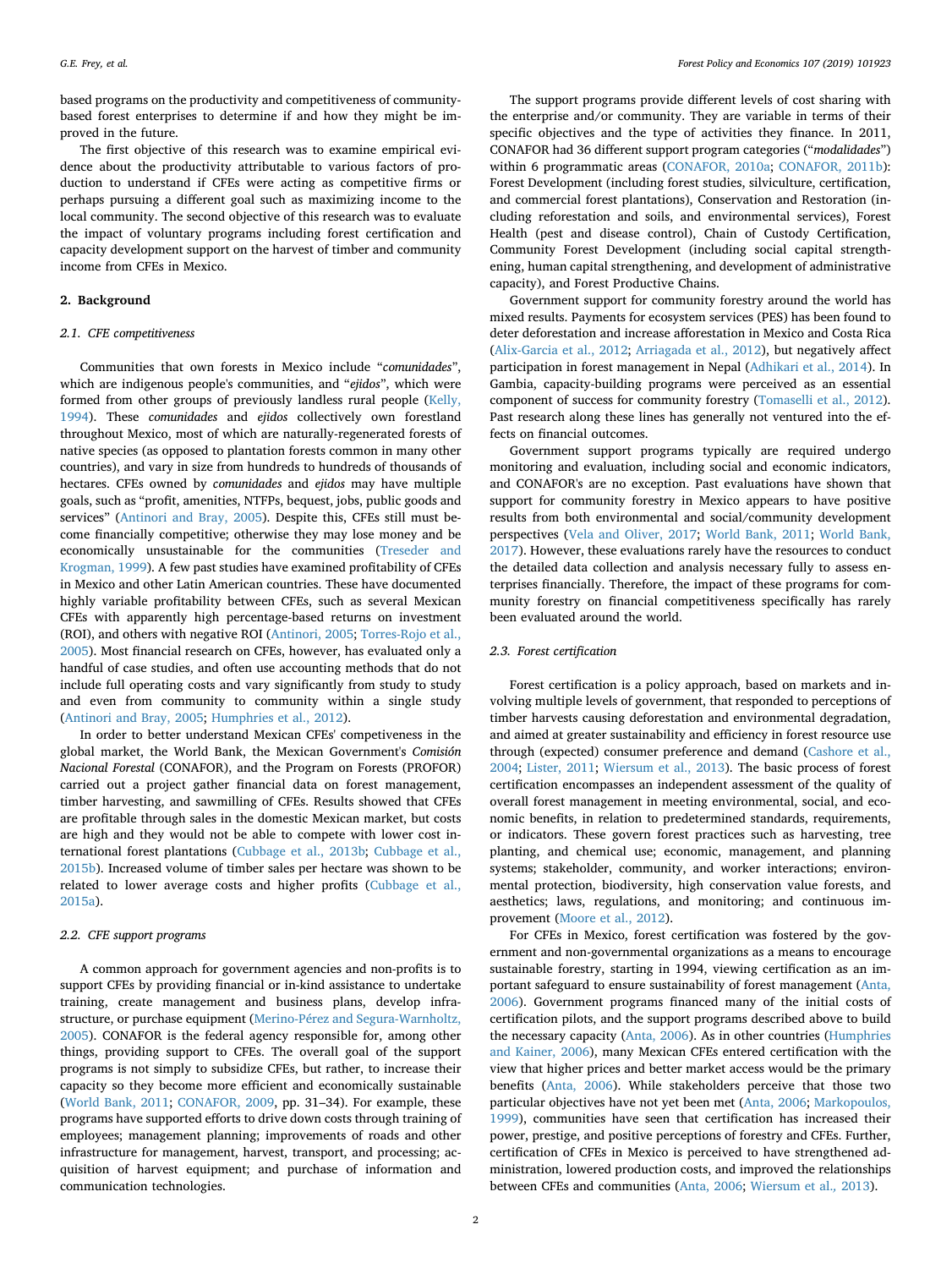Currently, there are three main avenues for forest certification in Mexico. These include Technical Preventative Audit (ATP), the Mexican Standard NMX-AA-143-SCFI-2008 ("*Norma Mexicana*"), and the Forest Stewardship Council (FSC). ATP is a more basic system ensuring compliance with a forest management plan approved by the Mexican government, and is often seen as a precursor to one of the other two systems. *Norma Mexicana* is a national certification standard for sustainable forest management, with similar requirements and rules as most international standards, but designed specifically for the Mexican context. FSC is one of the most widely known and recognized international certification systems, and includes both sustainable forest management and chain of custody certification.

FSC certification has been found to generate continuous improvement of forest enterprises in Mexico ([Blackman et al., 2014\)](#page-9-14). Social issues (e.g., communications and conflict resolution) accounted for the plurality of corrective action requests (CARs) (44%), followed by forest management (26%) (e.g., regeneration and reforestation) and environmental issues (16%) (e.g., sensitive sites and high conservation value forests) [\(Blackman et al.](#page-9-4)*,* 2014). In terms of environmental outcomes, FSC certification in Latin America has had small to modest positive impacts on a range of environmental outcomes ([Barbosa de](#page-9-15) [Lima et al., 2009;](#page-9-15) [Kukkonen et al., 2008;](#page-10-20) [Nebel et al., 2005](#page-10-21)). However, the impact of certification on timber productivity and/or financial competitiveness has received relatively little attention in Latin America. It is difficult to assess whether the act of becoming certified actually improves management, and/or whether forest management units that already exhibit superior performance tend to self-select into certification [\(Anta, 2006\)](#page-9-13).

# **3. Data and methods**

#### *3.1. Data*

Although many Mexican communities simply sell standing timber to a third-party logger and do not harvest their own timber, this project focused on CFEs that manage and harvest their own timber. Guidelines were produced for systematic financial and economic evaluation of these CFEs [\(Cubbage et al., 2011](#page-10-22); [Cubbage et al., 2013a\)](#page-10-23). A survey questionnaire was developed based on two workshops with experts and key informants, and a pilot test in the field, which included 205 detailed questions about management, harvesting, sawmilling, and other general attributes and activities. This information included practices, inputs, costs, outputs, and revenues. Additional details of the survey methods can be found in English in [Cubbage et al. \(2013a\);](#page-10-23) [Cubbage](#page-10-4) [et al. \(2015a\)](#page-10-4); [Cubbage et al. \(2015b\);](#page-10-5) or in Spanish, including more details and Spanish-language copy of the questionnaire, in [Cubbage](#page-10-22) [et al. \(2011\)](#page-10-22); [Cubbage et al. \(2013b\);](#page-10-10) [Giadans and Mollenhauer \(2012\)](#page-10-24). A description of data variables used in this research, and a few other variables of interest, are listed in [Table 1.](#page-3-0)

A purposive process was used to select the sampled CFEs. First, the [1](#page-2-0)2 states<sup>1</sup> with the largest number of CFEs and the largest amounts of authorized timber harvest were identified. These states contained a total of 291 CFEs that harvest their own timber. Second, of these 291 CFEs, 36 with a representative range of land area and authorized timber harvest were selected. Thirty of 36 had sufficient records and completed the financial questionnaires. This sample included CFEs managing 210,700 ha of forest, which is approximately 4% of the estimated 5.2 million ha of forest managed for production in Mexico [\(CONAFOR,](#page-10-25) [2018\)](#page-10-25). For a somewhat more comparable sample, for the purposes of this analysis, we eliminated the three surveyed CFEs that predominately harvested tropical hardwood species, and instead focused only on the 27 remaining CFEs that predominately harvested pines (*Pinus* spp.) and,

to a lesser extent, firs (*Abies* spp.). This is a sample which we believe is one of the largest samples of consistent, detailed financial and production data from CFEs in any country in Latin America, if not the world.

Comprehensive in-person interviews were held with CFE managers on site in their communities, where they had access to their records, in 2012. CFEs also reported financial support for community forestry-related activities they had received from CONAFOR and other sources in 2011. Communities had received support from zero up to nine different programs. We classified these support programs received by the CFEs for forest management and harvesting into groups based on their purpose. We defined seven groups of support programs: capacity development, silviculture, roads, forest restoration and protection, payments for environmental services, timber processing, and tourism. Appendix A shows the classification of the 2011 CONAFOR and other organizations' support program components that were used by the CFEs in our sample.

## *3.2. Instrumental variables*

Participation by CFEs in capacity-building programs or forest certification is voluntary, leading to possible self-selection bias and endogeneity of these variables. Therefore, a simple OLS regression of harvest, value-weighted harvest, or community income from forest on participation in programs and other variables could find positive correlation, but this correlation might simply reflect self-selection bias rather than causation.

To control for this potential endogeneity, we utilize an instrumental variables (IV) two-stage least squares (2SLS) method. In 2SLS, the first stage is to regress the endogenous explanatory variables on the instruments and exogenous explanatory variables. The predicted values of the endogenous explanatory variables are then used in the main OLS regression [\(Baum et al., 2003](#page-9-16); [Baum et al., 2007](#page-9-17)). The 2SLS estimator is consistent for binary or ordinal endogenous explanatory variables such as participation in programs ([Wooldridge, 2002,](#page-10-26) p. 622).

IVs should meet three conditions. First there must be at least as many IVs as there are endogenous explanatory variables. Second, the IVs should be uncorrelated with the error term in the regression. That is, they should affect the dependent variable only indirectly through the variables that are controlled in the model, and not directly or indirectly through an unobserved pathway. This criteria cannot be tested statistically, therefore must be evaluated logically. Third, they should be correlated with the endogenous variables sufficiently to avoid "weak identification". This criteria can be tested statistically.

We considered several potential IVs in our data set: number of CFE community shareholders, kilometers to sawmill, distance to Mexico City (D.F.), distance to CONAFOR main office near Guadalajara, distance to state CONAFOR office, distance to municipality, state technical service providers, and state capacity development budget. The number of shareholders could affect participation in programs if the CFE is able to divide up responsibilities among more community members, or the number of community members creates a larger political presence. These would be otherwise unrelated to timber harvest. However, if more shareholders (ceteris paribus) gives CFEs ability to harvest more in order to have a larger return per shareholder, the instrument might fail the second criteria. Kilometers to mill might be correlated with lower productivity of labor and capital because of a longer amount of time to get to the forest. Therefore we chose not to use those variables.

Distance to access various amenities has often been used as an instrument for use of those amenities (e.g., [Newhouse and McClellan,](#page-10-27) [1998;](#page-10-27) [Card, 1993](#page-9-18)). Distance to CONAFOR and other federal and state government (in Mexico City, near Guadalajara, or in state capital) or municipal offices could affect participation since CFEs that are closer find it easier to network with CONAFOR or other government staff, obtain information, fill out paperwork, etc. These pathways would be unrelated to the self-selection pathway. It is possible to imagine that these distances might affect timber harvest in other ways, but the

<span id="page-2-0"></span><sup>&</sup>lt;sup>1</sup> States of Campeche, Chiapas, Chihuahua, Durango, Guerrero, Jalisco, Mexico, Michoacan, Oaxaca, Puebla, Quintana Roo, and Veracruz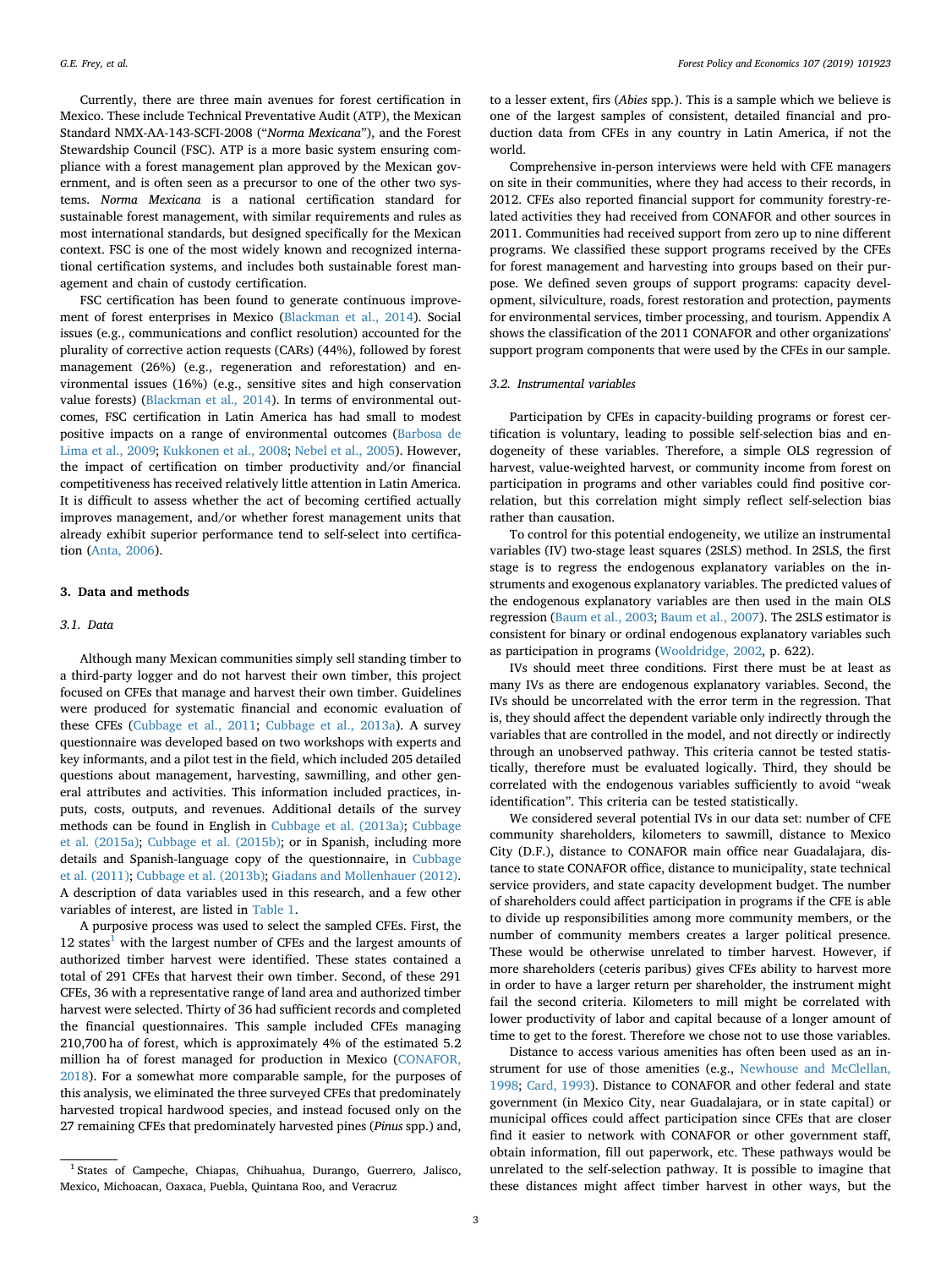#### <span id="page-3-0"></span>**Table 1**

Variables and summary statistics used from the survey. Data source: financial survey of Mexican CFEs as described in [Cubbage et al. \(2013b\)](#page-10-10) and other sources as noted.

|                               | Variable          |                                                                                                           | Units             | $#^a$ | Mean    | Std dev |
|-------------------------------|-------------------|-----------------------------------------------------------------------------------------------------------|-------------------|-------|---------|---------|
| Total harvest                 | <b>TOT HARV</b>   | Total annual volume of timber harvested (2011)                                                            | m <sup>3</sup>    |       | 11,598  | 11,441  |
| Value-weighted harvest        | <b>VAL HARV</b>   | Value-weighted timber harvested (2011), based on average prices for each timber grade                     | 1000 MXN\$ b      |       | 7520    | 7598    |
|                               |                   | (pine first and second; fir first and second)                                                             |                   |       |         |         |
| Community income              | COMM INC          | Annual contributions of the CFE to community income (2011): total wages (labor times                      | 1000 MXN\$ b      |       | 1906    | 1655    |
|                               |                   | wage) plus community payments                                                                             |                   |       |         |         |
| Labor                         | <b>LABOR</b>      | Number of employees (2011)                                                                                | FTE <sup>c</sup>  |       | 61      | 70      |
| Capital                       | <b>CAPITAL</b>    | Capital cost (2011) of other items such as machinery for management and harvest                           | 1000 MXN\$        |       | 3320    | 3230    |
| Pine-fir total stock          | <b>STOCKPF</b>    | Total stock of pine and fir species on land managed by the CFE                                            | m <sup>3</sup>    |       | 801,462 | 286,667 |
| North region                  | NORTH             | Dummy for north region. States of: Chihuahua, Durango                                                     | $0/1$ binary      | 7     | 0.26    | 0.45    |
| Capacity development          | CAP               | Participation in capacity-building program. Number of programs in 2011.                                   | Ordinal (0-3)     | 11    | 0.56    | 0.85    |
| Certified                     | <b>CERT</b>       | Participation in a forest certification mechanism.                                                        | Binary $(0-1)$    | 10    | 0.37    | 0.49    |
| Distance to Mexico City, D.F. | DIST DF           | Distance from CFE to CONAFOR office in Mexico City, D.F. <sup>d</sup> (calculated by Google maps)         | Kilometers        |       | 661     | 596     |
| Distance to state office      | <b>DIST STATE</b> | Distance from CFE to CONAFOR state office (calculated by Google maps)                                     | <b>Kilometers</b> |       | 172     | 131     |
| Distance to municipality      | <b>DIST MUNI</b>  | Distance from CFE to municipal town hall $\epsilon$ (calculated by Google maps)                           | Kilometers        |       | 58      | 18      |
| Technical service providers   | <b>TSP STATE</b>  | Number of approved technical services providers in the CFE's state in 2011 (data from<br><b>CONAFOR</b> ) | Number            |       | 134     | 75      |

<span id="page-3-3"></span>Number of CFEs participating/enrolled in program/activity.

<span id="page-3-4"></span><sup>b</sup> An approximate conversion rate for 2011 is 13 Mexican pesos (MXN\$) = 1 United States dollar (USD\$).

<span id="page-3-5"></span><sup>c</sup> Full-time equivalent employees.

<span id="page-3-6"></span><sup>d</sup> CONAFOR's main office is located near Guadalajara, Jalisco. Still, distance to Mexico City was used as a proxy for access to better markets and government services in general.

<span id="page-3-7"></span><sup>e</sup> "*Presidencia Municipal*" or "*Honorable Ayuntamiento Municipal*".

imaginable alternative pathways function through utilization of labor and capital, so they would be controlled by inclusion of those factors of production in the model. For example, distance to CONAFOR or municipal offices might be correlated with distance to timber markets – so further CFEs have lower roadside timber prices and less incentive to harvest. But less incentive to harvest mean lower utilization of labor and capital. Distance to markets should not lower the productivity of labor and capital inherently.

State technical service providers could drive enrollment in programs such as certification and capacity development if having more service providers in a state causes those service providers actively solicit their services to CFEs, increasing their likelihood of applying. These variables would fail the second criteria and itself be subject to self-selection endogeneity if service providers intentionally locate in states where they believe CFEs are more likely to want to participate in programs. Similar arguments apply to capacity development budget. Discussion with CONAFOR staff led us to the conclusion that the number of technical service providers and region were thought to be exogenous and fit for an instrument, but budget levels were likely endogenous.

While there is no test to ensure that a proposed instrument is uncorrelated with the error term (second criterion), it is recommended that each proposed instrument be tested to ensure there is significant correlation with the endogenous variables (third criterion). The standard R-squared value, F tests, and *t*-tests of the regressors in the first stage provides a first look at how well the endogenous variables are modeled by the instruments and exogenous variables. Second, the Sanderson-Windmeijer multivariate F and Chi-squared tests of excluded instruments [\(Sanderson and Windmeijer, 2016](#page-10-28)) evaluate the null hypothesis that the coefficients of the instruments are all equal to zero. In the final second-stage model, Anderson-Rubin Wald tests for the joint significance of the instrumented endogenous variables [\(Anderson and](#page-9-19) [Rubin, 1949;](#page-9-19) [Baum et al., 2007\)](#page-9-17).

#### *3.3. Production functions*

We describe a single-year short-run timber harvest production model of CFEs on a fixed forest land base and stocking level. *Ejidos* and *comunidades* are endowed with community land, which is generally allocated as naturally-regenerated forest land, agricultural land, and an urban center. Tree planting occurs in some areas for ecological restoration purposes, but tree plantations for commercial purposes are extremely limited in Mexico's community land. Furthermore, while some land may occasionally change uses from forest to agricultural or vice versa, and in some cases it may be possible to acquire new land, for most purposes the forest land base is fixed. CFEs can manage forest land, and invest in silvicultural activities such as thinning, elimination of undesired species, and pest control, which may increase forest productivity in the future. However, in a given year, it is not possible to influence total timber stock.

We assume that all CFEs have access to the same basic timber harvesting technology that utilizes labor and capital inputs; that is, logging practices in the CFEs typically utilized chainsaws and tractors or very simple skidders. Other variables that affect the timber harvest productivity of the labor and capital inputs may vary by firm. Higher productivity of labor and capital could be due to a larger endowment of natural resources available to the firm; more capacity, training, and education of employees; or policies affecting access to or provision of resources or services. Total timber stock of pine and fir (STOCKPF) is a firm-related natural resource endowment potentially linked to higher productivity because it is easier to harvest trees from a large endowment than from a smaller one. Regional location such as the community being the northern States of Mexico (NORTH)<sup>[2](#page-3-1)</sup> rather than Central and Southern Mexico may affect productivity if there is slightly different topography or forest type. $3$  Participation in capacity-building support programs (CAP, an ordinal variable representing number of times participating in 2011) may have a positive effect on productivity. Forest certification (CERT, dummy variable) may have a positive or negative effect on productivity. The capacity increase due to the continuous improvement associated with certification may make workers more productive; however, if more labor is spent with relatively low-value paperwork tasks or responding to corrective action requests that are not meaningful, it could decrease productivity. Other support programs

<span id="page-3-1"></span> $^2$  Of the 12 States listed in Footnote 1, the northern States include Chihuahua and Durango.

<span id="page-3-2"></span><sup>&</sup>lt;sup>3</sup> Numerous other factors may play a role in productivity at the level of the region, state, sub-state, and community level such as population density, culture, socio-economic status and inequality, political heterogeneity, etc. While potentially relevant to this work, exploration of such factors requires detailed field work, and is beyond the scope of the present research.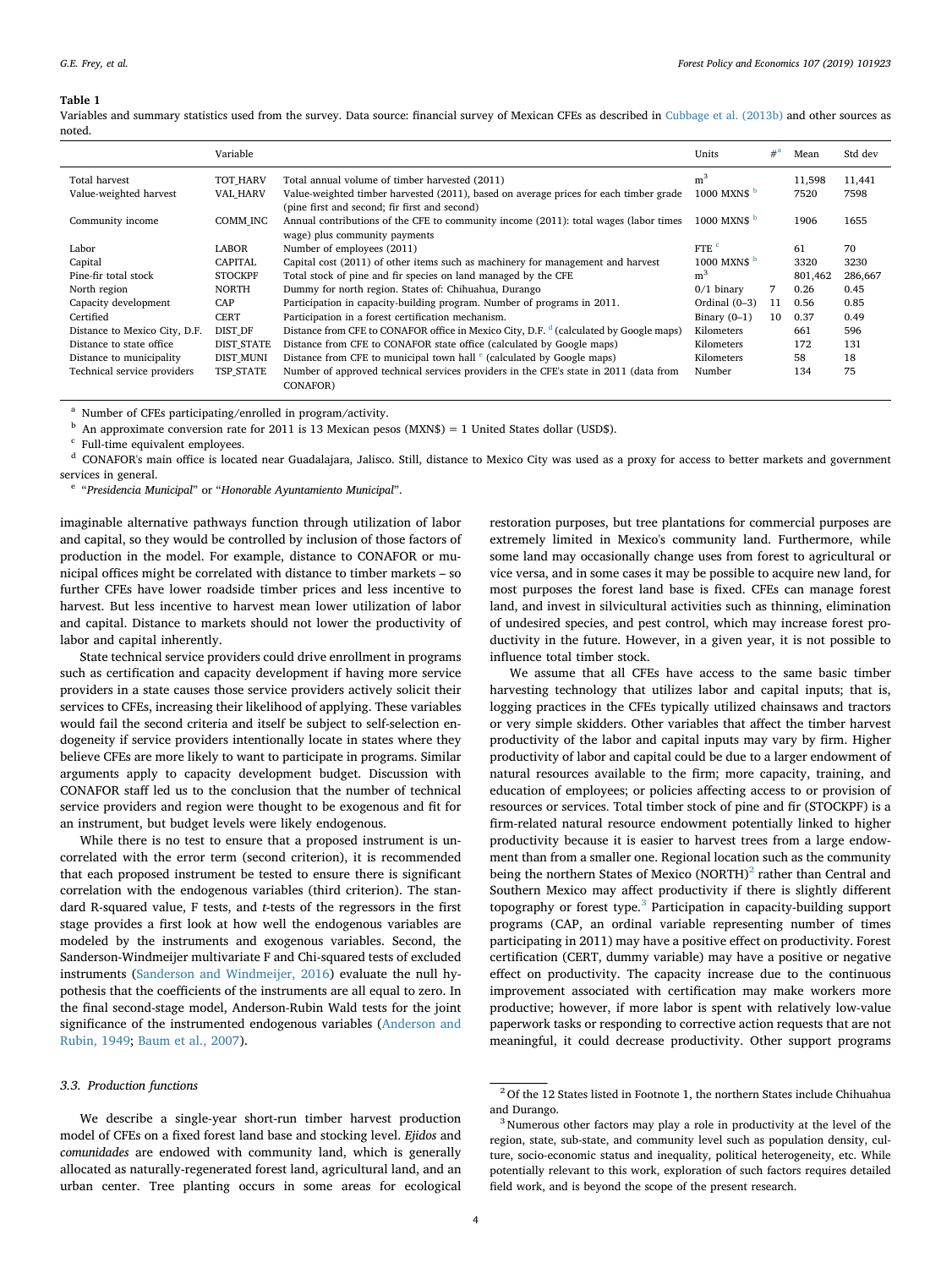(payment for ecosystem services, silviculture, roads, restoration and protection, timber processing, and tourism) are mostly related to other outputs or parts of the productive chain before or after the harvest of timber. In the long term, we might expect these programs to have an impact on productivity, but not in the short term.

In order to test for allocative inefficiency between labor and capital, and for changes in productivity potentially due to support programs, we created standard short-run timber harvest production functions to model CFE outputs (e.g., timber harvest volume) as a function of various inputs. Production functions map output as a function of inputs, or factors of production, such as labor and capital, and other variables that affect the productivity of those inputs:

$$
Q = f(\alpha_0 X_{i=1}...X_m Y_{j=1}...Y_n Z_{k=1}...Z_r)
$$
\n(1)

where *Q* is the quantity of output produced,  $\alpha_0$  is a constant,  $X_i$  are the quantities of the production inputs (labor and capital) that can be increased or decreased by the firm in the short run,  $Y_i$  are other continuous variables that affect productivity, and  $Z_k$  are dummy or ordinal variables affecting productivity. Empirically, we utilize a variation of the common Cobb-Douglas functional form:

$$
Q = e^{\alpha_0} \cdot \prod_{i=1}^{m} (X_i^{\beta_i}) \cdot \prod_{j=1}^{n} (Y_j^{\gamma_j}) \cdot \prod_{k=1}^{r} (e^{\delta_k \cdot Z_k})
$$
\n(2)

$$
\ln(Q) = \alpha_0 + \sum_{i=1}^{m} (\beta_i \cdot \ln(X_i)) + \sum_{j=1}^{n} (\gamma_j \cdot \ln(Y_j)) + \sum_{k=1}^{r} (\delta_k \cdot Z_k)
$$
(3)

In this case, the coefficients  $\beta_i$  represent the output elasticities of labor and capital. Elasticities are typically between zero and one, indicating diminishing marginal returns of individual inputs. If the elasticities sum to one, there are constant returns to scale, which can be tested empirically with an F-statistic test for the expression  $\beta_{i=1} + ... + \beta_m = 1$ ; alternatively there are increasing or decreasing returns to scale.

For comparison purposes, we tested three different model specifications:

$$
\ln(Q) = \alpha_0 + \beta_L \cdot \ln(LABOR) + \beta_K \cdot (CAPITAL) + \varepsilon
$$
 (Spec. 1)

$$
\ln(Q) = \alpha_0 + \beta_L \cdot \ln(LABOR) + \beta_K \cdot (CAPITAL) + \gamma_S \cdot \ln(STOCKPH)
$$
  
+  $\delta_N \cdot NORTH + \varepsilon$  (Spec. 2)

$$
\ln(Q) = \alpha_0 + \beta_L \cdot \ln(LABOR) + \beta_K \cdot (CAPITAL) + \gamma_S \cdot \ln(STOCKPH)
$$
  
+  $\delta_N \cdot NORTH + \delta_{CAP} \cdot CAP + \delta_{CERT} \cdot CERT + \varepsilon$  (Spec. 3)

where  $\varepsilon$  is the residual. We used each of the three specifications with three alternative dependent variables (*Q*), which are different interpretations of the output of the CFEs. Traditionally, the dependent variable would be quantity of physical output, timber volume. Therefore, the first dependent variable modeled was total harvest of timber (TOT\_HARV), in m<sup>3</sup>. However, CFEs may expend effort to harvest higher quality timber, implying that not all timber harvested is equivalent. There were four timber product classes among our 27 nontropical CFEs: pine first and second grades; fir first and second grades. Therefore our second dependent variable is a value-weighted measure of timber harvest (VAL\_HARV), indexed to average MXN\$. The value weighting used a price index of average prices among all CFEs for each timber product class to avoid price endogeneity. Third, perhaps CFEs are not profit-maximizers, but rather seek to maximize some certain benefits for the communities that charter them ([Antinori and Bray,](#page-9-1) [2005\)](#page-9-1).[4](#page-4-0) Communities might have the objective of maximizing the total

amount of income that they generate for the community (COMM\_INC), in terms of the sum payments to the community including distributions to community shareholders, payments for local development projects, and wages paid to local workers.

In reality, all three of these potential dependent variables are linked – greater timber harvest leads to greater revenue, which leads to greater ability to pay wages and other community payments. But stronger correlation of one of these outputs with the inputs would support the idea that CFEs are seeking to maximize that particular output at a given level of inputs.

Microeconomic theory holds that for a competitive firm, the marginal revenue product (*MRP*) of each input should be equal to the price of that input. That is, if CFEs are seeking maximum competitiveness, the revenue generated by an additional unit of input should be equal to its cost:

<span id="page-4-2"></span>
$$
P_Q \cdot \frac{\partial Q}{\partial X_f} - P_f = 0
$$
\n
$$
P_Q \cdot \left( e^{\alpha_0} \cdot \beta_f \cdot X_f \beta_f^{-1} \cdot \prod_{i \neq f} (X_i \beta_i) \cdot \prod_{j=1}^n (Y_j \gamma_j) \cdot \prod_{k=1}^r (e^{\delta_k \cdot Z_k}) \right) - P_f = 0
$$
\n(4)

 $j=1$   $k=$ 

1 1

*k*

where  $P_Q$  and  $P_f$  are the market prices of the output (e.g., timber price) and input (e.g., wage rate), respectively. In the case of the valueweighted timber harvest dependent variable or community income, the output is expressed directly in Mexican pesos (MXN\$),<sup>[5](#page-4-1)</sup> so  $P_Q = 1$ . Likewise  $P_K = 1$  for the case of capital input.

[Expression \(5\)](#page-4-2) can be tested empirically using a test of nonlinear combinations of parameters. Since value of the left-hand expression above is not constant and varies depending on the values of the *X*s, it is necessary to define those values in order to evaluate the expression, for which purpose we utilized the mean values of the *X*s. If the null hypothesis that [expression \(5\)](#page-4-2) is equal to zero is not rejected, this does not provide evidence that the firms are not competitive firms. Alternatively, if [expression \(5\)](#page-4-2) is empirically nonzero, this suggests that the firms are not competitive; an input is being over- or under-utilized compared to a competitive firm. This might be the case, for example, if firms were primarily seeking to provide jobs by increasing labor input, without regard for competitiveness.

#### **4. Results**

# *4.1. Data*

[Table 1](#page-3-0) presents the summary statistics for the variables used in the models. The 27 CFEs displayed diversity in all the various parameters. Those CFEs that were particularly large or small in one variable, were not necessarily so for other variables. The production outputs of harvest volume, value-weighted harvest, and community income had ranges greater than one order of magnitude. The production inputs labor and capital varied to similar extent, with ranges of about 35 times.<sup>[6](#page-4-3)</sup> In the

<span id="page-4-0"></span><sup>4</sup> Other methodologies, such as data envelopment analysis (DEA) can be utilized to model multiple-input, multiple output production. However, DEA is not well-suited for the type of hypothesis testing of cross-sectional data that is the objective of this research. First, it is unknown whether or not CFE managers

<sup>(</sup>*footnote continued)*

value job creation as an output of the CFEs at all, whereas including it as a DEA output assumes that at least some CFE managers value it; that is, it assumes the very thing we are trying to test. This is a variation of the DEA dimensionality problem discussed in [\(Han et al., \(2018\)](#page-10-29); [Hughes and Yaisawarng \(2004\)\)](#page-10-30). Second, using cross-sectional data of forestry or agricultural producers to test technical efficiency using DEA is problematic because the method requires homogeneity of firms, and there are inherent heterogeneities in terms of geography, topography, soil productivity, etc. ([Frey et al., 2012;](#page-10-31) [Han et al., 2018;](#page-10-29) [Just, 2003\)](#page-10-32)

<span id="page-4-1"></span> $5$  In 2011, approximately USD\$ 1 = MXN\$ 13.

<span id="page-4-3"></span><sup>6</sup> There is certainly also variability among the CFEs and communities that own them in multiple other ways, including population density, culture, socioeconomic status and inequality, political heterogeneity, etc. Exploration of such social factors is unfortunately beyond the scope of the present research.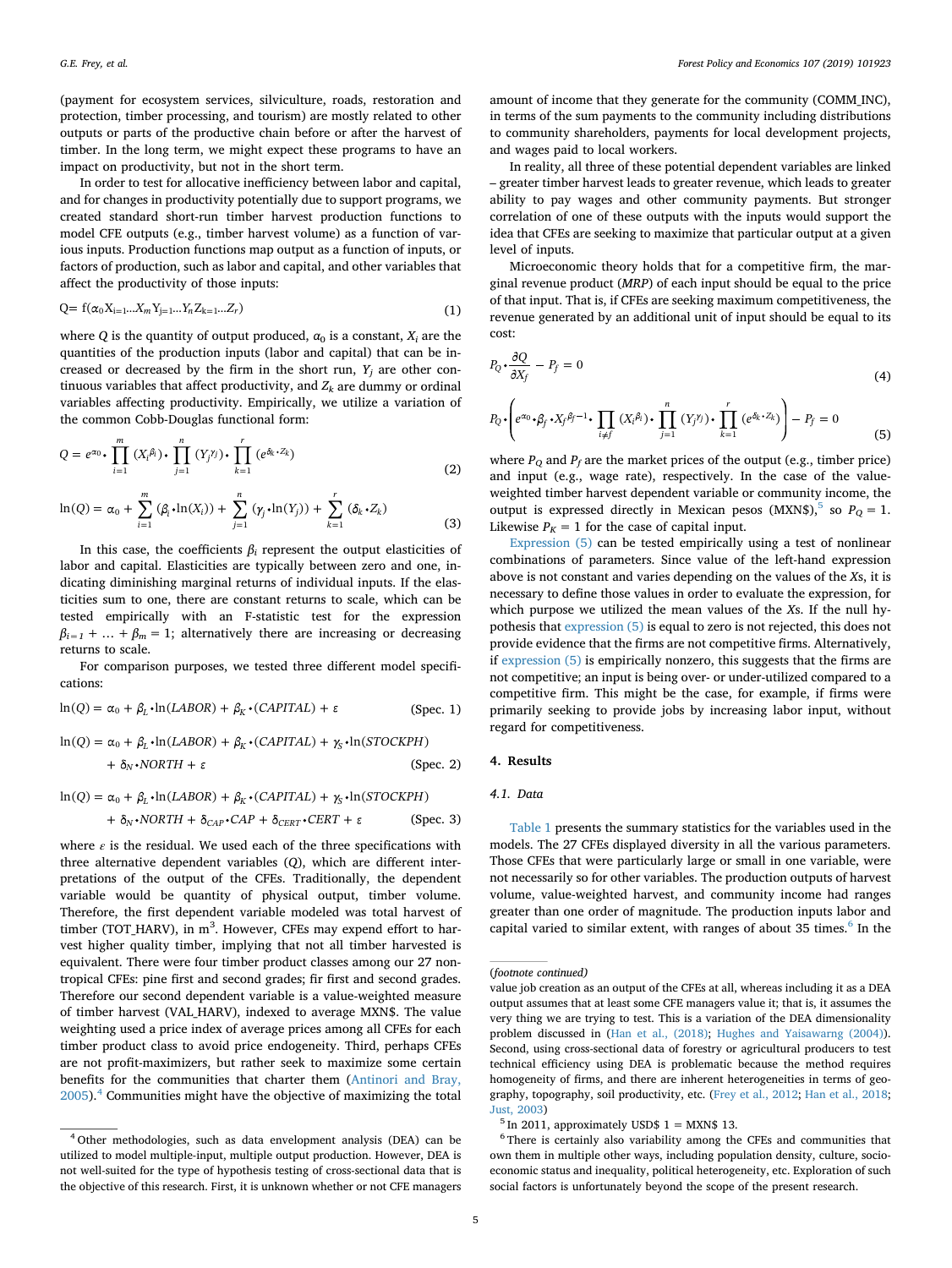data we also note that CFEs do substitute inputs for each other. That the CFEs among those with the largest (or smallest) amounts of one input are not always among those with the largest (or smallest) amounts of the other. For example one CFE might choose to use a very large amount of labor and minimal capital, while a different CFE might spend a relatively large amount of money on equipment and have few workers. For all the input and output variables the median value was lower than the mean. This corresponds a skewed distribution with many smaller and a few larger CFEs.

[Table 1](#page-3-0) also summarizes participation in capacity development programs and forest certification. Eleven of 27 CFEs participated in at least one capacity development program in 2011, with two CFEs participating in three programs each. Ten of 27 CFEs participated in forest certification mechanisms in 2011, including 8 in FSC and 2 in ATP.

For comparison purposes, we quantified the peso value of capacity building support to other support programmatic areas. 22 of the 27 CFEs received at least one support program payment in at least one of the seven groups. On average, CFEs received a total of MXN\$ 728,000 in 2011 (approximately USD\$ 56,000) in payments for support programs in the seven groupings described, including an average of MXN\$ 78,000 for capacity development, MXN\$ 139,000 for silviculture, MXN \$ 87,000 for roads, MXN\$ 76,000 for restoration and protection, MXN\$ 12,000 for payments for environmental services, MXN\$ 199,000 for timber processing, and MXN\$ 137,000 for tourism. However, since many CFEs did not receive payments in all these categories, the average payment for CFEs that did receive payments in a particular category was significantly higher. When averaging only CFEs that did receive payments in the specific categories (not shown in [Table 1](#page-3-0)), the average total receipts were MXN\$ 192,000 for capacity development (11 CFEs), MXN\$ 222,000 for silviculture (17 CFEs), MXN\$ 294,000 for roads (8 CFEs), MXN\$ 255,000 for restoration and protection (8 CFEs), MXN\$ 80,000 for payments for environmental services (4 CFEs), MXN\$ 672,000 for timber processing (8 CFEs), and MXN\$ 1,850,000 for tourism (2 CFEs).

CFEs could generate community income through direct community payments or forestry employment. Twenty-one of the CFEs reported that they made direct local community payments, although some payments were fairly trivial, and all employed workers, most of whom were local community members. The community payments were mostly for local development projects such as schools, social programs, festivals, roads, infrastructure, etc. The mean community payment was about MXN\$ 333,000 in 2011, but the median payment was only MXN\$ 50,000 (less than USD\$ 4000).

We compared the means of several variables for those that did not

#### <span id="page-5-0"></span>**Table 2**

|  | Comparison of mean values of several variables among those participating and not participating in capacity development support (CAP) and certification. |  |  |  |  |  |  |  |  |  |
|--|---------------------------------------------------------------------------------------------------------------------------------------------------------|--|--|--|--|--|--|--|--|--|
|--|---------------------------------------------------------------------------------------------------------------------------------------------------------|--|--|--|--|--|--|--|--|--|

| at is. | Table 3                                                                      |
|--------|------------------------------------------------------------------------------|
| ∵ ∩ne  | First-stage regression of endogenous variables on instrumental and exogenous |

<span id="page-5-8"></span>variables for production function models.

|                                  | CAP                                | <b>CERT</b>                        |
|----------------------------------|------------------------------------|------------------------------------|
|                                  | Coefficient (std err) <sup>a</sup> | Coefficient (std err) <sup>a</sup> |
| DIST DF                          | $-0.0012*$                         | 0.00052                            |
|                                  | (0.0007)                           | (0.00050)                          |
| <b>DIST STATE</b>                | 0.0021                             | $-0.0021*$                         |
|                                  | (0.0030)                           | (0.0012)                           |
| <b>DIST MUNI</b>                 | $-0.0038$                          | $-0.00062$                         |
|                                  | (0.0022)                           | (0.00084)                          |
| <b>TSP STATE</b>                 | $0.0030***$                        | 0.00015                            |
|                                  | (0.0007)                           | (0.00065)                          |
| ln(LABOR)                        | $-0.207$                           | 0.039                              |
|                                  | (0.134)                            | (0.080)                            |
| ln(CAPITAL)                      | $-0.011$                           | $-0.030$                           |
|                                  | (0.091)                            | (0.056)                            |
| ln(STOCKPH)                      | $0.326**$                          | $0.146**$                          |
|                                  | (0.127)                            | (0.064)                            |
| <b>NORTH</b>                     | 1.897**                            | 0.532                              |
|                                  | (0.692)                            | (0.350)                            |
| Constant                         | $-2.992$                           | $-1.311$                           |
|                                  | (2.030)                            | (1.127)                            |
| <b>Fit statistics</b>            |                                    |                                    |
| R-squared                        | 0.591                              | 0.659                              |
| F                                | $9.26***$                          | 12.06***                           |
| Sanderson-Windmeijer $\chi^{2b}$ | 55.74***                           | 17.56***                           |
| Sanderson-Windmeijer F c         | 12.39***                           | $3.90**$                           |
|                                  |                                    |                                    |

<span id="page-5-5"></span>⁎, ⁎⁎, ⁎⁎⁎ Denote statistical significance at the 0.10, 0.05, and 0.01 alpha-levels. Standard errors are heteroscedasticity-robust.

<span id="page-5-6"></span> $^{\rm b}$  Multivariate test of excluded instruments. The chi-squared test will fail to reject if a particular endogenous regressor is undentified ([Sanderson and](#page-10-28) [Windmeijer, 2016](#page-10-28)).

<span id="page-5-7"></span><sup>c</sup> Multivariate test of excluded instruments. The F-statistic test will fail to reject if a particular endogenous regressor is weakly identified [\(Sanderson and](#page-10-28) [Windmeijer, 2016](#page-10-28)).

participate to those that did participate in capacity development and certification [\(Table 2](#page-5-0)). It is important to note that none of these correlations or associations should be seen as causative, but they are illustrative. It is quite noticeable that the CFEs participating in capacity development and certification were significantly larger in terms of harvest (total and value-weighted), total timber stock, and forestland area than those that did not. The certified CFEs also used more labor and capital, but this trend did not hold for capacity development. Certified CFEs did generate more community income than those that

| Variable <sup>a</sup> | Units                   | No 2011 CAP  | Received 2011 CAP | Uncertified | Certified |
|-----------------------|-------------------------|--------------|-------------------|-------------|-----------|
| <b>CFEs</b>           | $#^b$                   | 16           | 11                | 17          | 10        |
| <b>AREA</b>           | Hectares                | 4167         | 10,258            | 2905        | 13,014    |
| TOT HARVEST           | m <sup>3</sup>          | 8057         | 16,748            | 5939        | 21,218    |
| <b>VAL HARVEST</b>    | 1000 MXN\$ <sup>c</sup> | 5082         | 11,068            | 4068        | 13,390    |
| <b>STOCKPF</b>        | m <sup>3</sup>          | 426,261      | 1,347,209         | 313,563     | 1,630,890 |
| COMM INC              | $1000$ MXN\$ $\degree$  | 2023         | 1736              | 1518        | 2566      |
| LABOR                 | FTE <sup>d</sup>        | 59.0         | 24.5              | 38.3        | 56.2      |
| CAPITAL               | 1000 MXN\$ c            | 2028         | 2501              | 1243        | 3883      |
| CAP                   | Ordinal $(0-3)$         | $\mathbf{0}$ | 1.36              | 0.24        | 1.1       |
| <b>CERT</b>           | Binary $(0-1)$          | 0.19         | 0.64              | 0           |           |

<span id="page-5-1"></span>Description of variables are given in [Table 1](#page-3-0).

<span id="page-5-2"></span><sup>b</sup> Number of CFEs participating/enrolled in program/activity.

<span id="page-5-3"></span> $c$  An approximate conversion rate for 2011 is 13 Mexican pesos (MXN\$) = 1 United States dollar (USD\$).

<span id="page-5-4"></span><sup>d</sup> Full-time equivalent employees.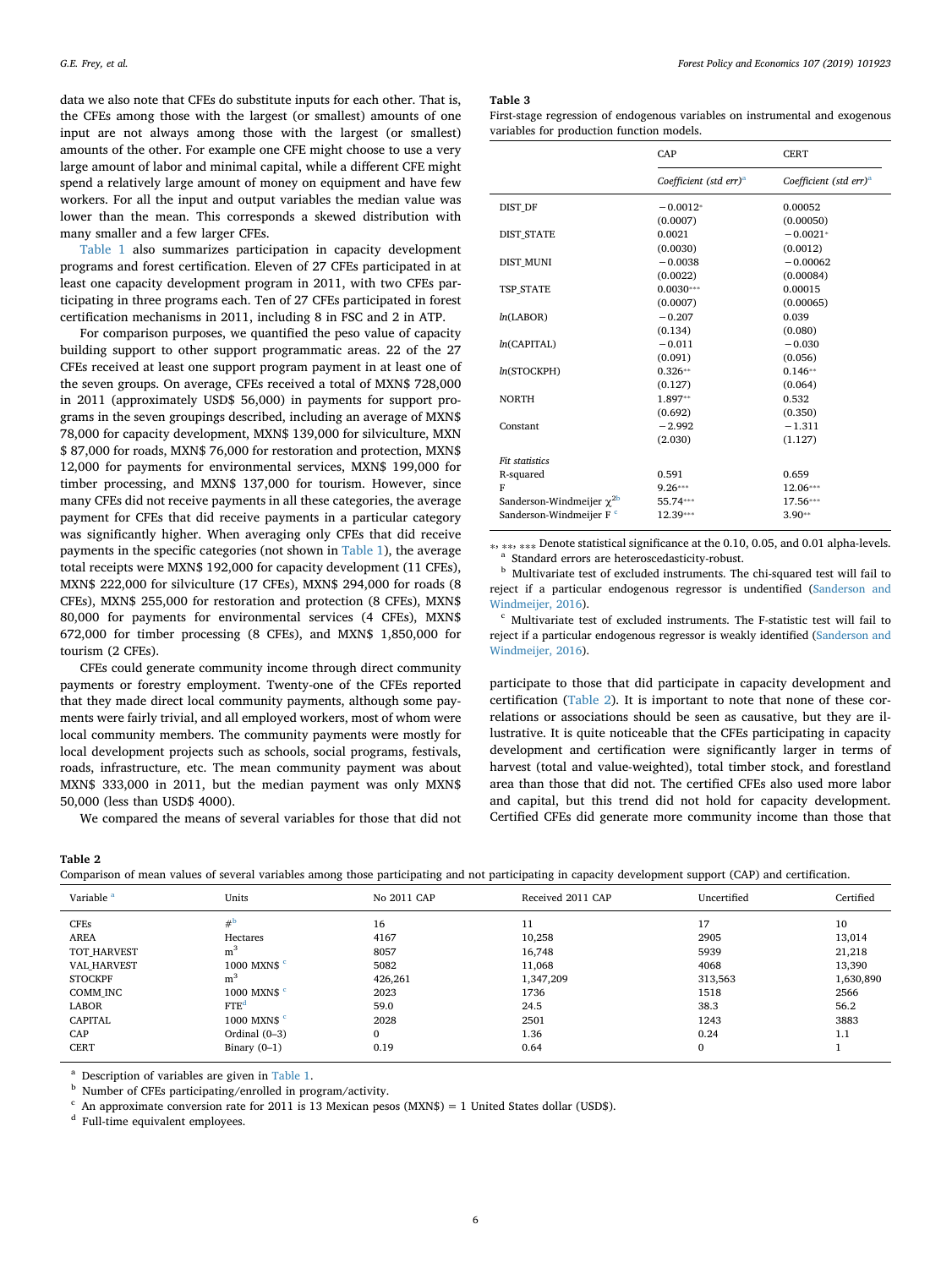Cobb-Douglas short-run production functions with dependent variables total harvest, value-weighted harvest, and community income. Cobb-Douglas short-run production functions with dependent variables total harvest, value-weighted harvest, and community income. **Table 4**

<span id="page-6-5"></span>

|                                            | Dependent variable Total harvest (TOT_HARVEST) |                                                                                                          |                 | Value-weighted harvest (VAL_HARVEST) |                                                                                                          |                     | Community income (COMM_INC)        |                                    |                                    |
|--------------------------------------------|------------------------------------------------|----------------------------------------------------------------------------------------------------------|-----------------|--------------------------------------|----------------------------------------------------------------------------------------------------------|---------------------|------------------------------------|------------------------------------|------------------------------------|
| Model specification                        |                                                | 2                                                                                                        | 3               |                                      | $\mathbf{\Omega}$                                                                                        | S                   |                                    | 2                                  | S                                  |
|                                            |                                                | Coefficient (std err) <sup>a</sup> Coefficient (std err) <sup>a</sup> Coefficient (std err) <sup>a</sup> |                 |                                      | Coefficient (std err) <sup>a</sup> Coefficient (std err) <sup>a</sup> Coefficient (std err) <sup>a</sup> |                     | Coefficient (std err) <sup>a</sup> | Coefficient (std err) <sup>a</sup> | Coefficient (std err) <sup>a</sup> |
| In(LABOR)                                  | 0.178 (0.105)                                  | $0.191 * (0.102)$                                                                                        | 0.196 (0.193)   | 0.172 (0.110)                        | 0.184 (0.110)                                                                                            | 0.189 (0.182)       | $0.598***$ (0.164)                 | $0.595***(0.134)$                  | $0.589***$ $(0.149)$               |
| tn(CAPITAL)                                | $0.415***$ $(0.112)$                           | 0.091(0.089)                                                                                             | 0.100(0.114)    | $0.396***$ (0.108)                   | 0.060 (0.072)                                                                                            | 0.068 (0.097)       | 0.106 (0.079)                      | $-0.099(0.114)$                    | $-0.090(0.129)$                    |
| h(STOCKPF)                                 |                                                | $0.451***$ (0.118)                                                                                       | $0.302*(0.154)$ |                                      | $0.485***$ (0.112)                                                                                       | $0.362**$ $(0.146)$ |                                    | $0.408***$ (0.134)                 | 0.184(0.147)                       |
| NORTH                                      |                                                | $0.661**$ (0.262)                                                                                        | 0.075(0.634)    |                                      | $0.595**$ $(0.223)$                                                                                      | 0.110 (0.607)       |                                    | $-0.210(0.312)$                    | $-1.099***$ (0.332)                |
| â                                          |                                                |                                                                                                          | 0.279 (0.37)    |                                      |                                                                                                          | 0.231 (0.360)       |                                    |                                    | 0.371 (0.256)                      |
| CERT                                       |                                                |                                                                                                          | 0.660(0.723)    |                                      |                                                                                                          | 0.545 (0.685)       |                                    |                                    | $.088*(0.557)$                     |
| Constant $(a_0)$                           | 2.58 (1.56)                                    | 1.09 (1.34)                                                                                              | 2.59 (1.98)     | $9.35***$ $(1.46)$                   | $7.60***$ (1.25)                                                                                         | $8.85***$ (1.73)    | $10.12***$ $(1.14)$                | $7.80***$ (1.21)                   | $(0.18***(1.49))$                  |
| Fit statistics                             |                                                |                                                                                                          |                 |                                      |                                                                                                          |                     |                                    |                                    |                                    |
| R-squared                                  | 0.456                                          | 0.694                                                                                                    | 0.584           | 0.439                                | 0.699                                                                                                    | 0.624               | 0.415                              | 0.569                              | 0.602                              |
|                                            | $10.50***$                                     | $17.04***$                                                                                               | $7.55***$       | $10.93***$                           | $18.25***$                                                                                               | $8.54***$           | $8.07***$                          | $7.10***$                          | $12.62***$                         |
| Test statistics                            |                                                |                                                                                                          |                 |                                      |                                                                                                          |                     |                                    |                                    |                                    |
|                                            | $9.51***$                                      | $37.82***$                                                                                               | $10.08***$      | $11.64***$                           | 44.73***                                                                                                 | $12.60***$          | 2.85                               | $1.89***$                          | $6.95***$                          |
| $MRP_L - P_L^d$                            | 15,017                                         | 23,995                                                                                                   | 19,915          | 1053                                 | 7466                                                                                                     | 5258                | $-11,326***$                       | $-8545$ <sup>*</sup>               | $-11,649***$                       |
| $MRP_K - P_K^d$                            | 0.956                                          | $-0.516$                                                                                                 | $-0.525$        | 0.281                                | $-0.776***$                                                                                              | $-0.770***$         | $-0.946***$                        | $-1.060***$                        | $-1.046***$                        |
| Anderson-Rubin F <sub>2</sub> <sup>e</sup> |                                                |                                                                                                          | $2.84*$         |                                      |                                                                                                          | 2.01                |                                    |                                    | $5.47***$                          |
| Anderson-Rubin $\chi^{2e}$                 |                                                |                                                                                                          | $17.02***$      |                                      |                                                                                                          | $12.06**$           |                                    |                                    | $32.83***$                         |
|                                            |                                                |                                                                                                          |                 |                                      |                                                                                                          |                     |                                    |                                    |                                    |

⁎ , ⁎⁎ , ⁎⁎⁎ Denote statistical significance at the 0.10, 0.05, and 0.01 alpha-levels.

Standard errors are heteroscedasticity-robust.

**P** F-statistic test of joint significance of regressors (H<sub>0</sub>:  $\beta$ 1 =  $\beta$ 2 = ... = 0).

F-statistic test for non-constant returns to scale  $(H_0: \beta_L + \beta_K = 1)$ .

abcde

<span id="page-6-4"></span><span id="page-6-3"></span><span id="page-6-2"></span><span id="page-6-1"></span><span id="page-6-0"></span><sup>4</sup> Tests of the marginal revenue product of labor and capital, minus their respective prices  $(P_L = \text{price of } \text{labor} = \text{average } \text{wage}, P_K = \text{price of } \text{cap} \text{ital} = 1)$  (expression 6) (H<sub>0</sub>: *MRP* – *P* = 0).

Anderson-Rubin Wald tests of joint significance of the instrumented endogenous regressors,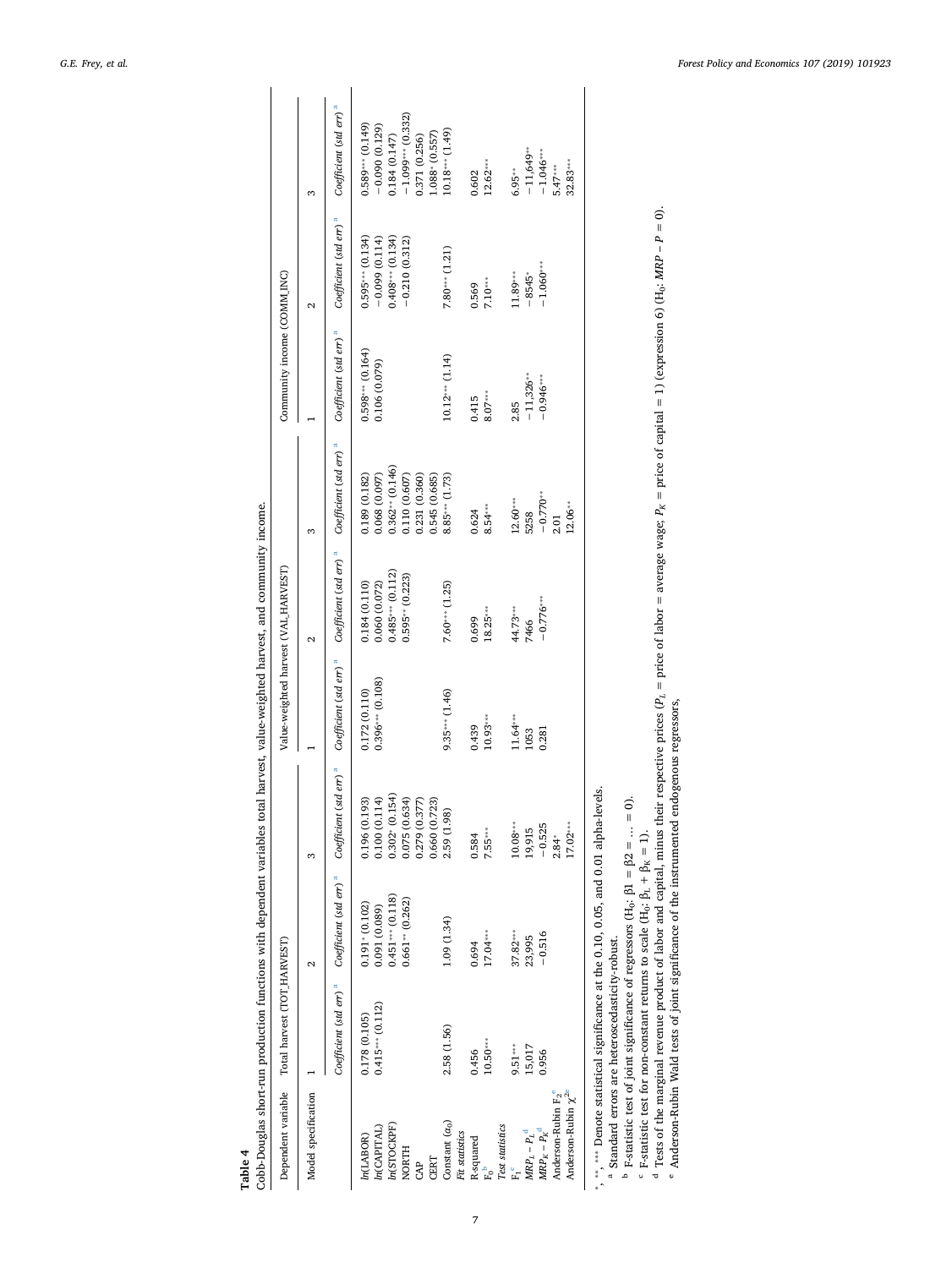did not, but CFEs participating in capacity development generated less. It is also relevant to note that capacity development and certification seem highly associated, with the certified CFEs participating in capacity support more than those that were uncertified.

#### *4.2. Instrumental variables*

We used a 2SLS model to control for endogeneity of CAP and CERT and considered several possible instruments. We found that the combination of distance to Mexico City, D.F., distance to state CONAFOR office, distance to municipality, and number of technical service providers in state did the best job identifying the three endogenous variables among the candidates that were apparently exogenous. The firststage regressions ([Table 3\)](#page-5-8), also include the other explanatory variables of the second-stage production functions.

The Sanderson-Windmeijer chi-squared and F-statistic tests measures the identification of the endogenous variables by the instruments ([Sanderson and Windmeijer, 2016](#page-10-28)). The null hypothesis of the chisquared test is that the endogenous regressor is unidentified, and the null of the F-statistic test is that it is weakly identified. The null hypothesis was rejected at the 0.05 alpha-level in each case. Furthermore, the overall F-statistics were significant for at least the 0.01 alpha-level in each case. The R-squared values were between 0.5 and 0.7. Overall, the instruments seemed reasonably well correlated with the endogenous explanatory variables for the production functions.

#### *4.3. Production functions*

We modeled short-run timber harvest production functions, using a modified Cobb-Douglas functional form, with three alternative dependent variables (production outputs): total harvest (TOT\_HARVEST), value-weighted harvest (VAL\_HARVEST), and contributions to community income  $(COMMუING = wages + CFE$  payments to community) ([Table 4](#page-6-5)). For each alternative dependent variable there were three model specifications for comparison, as described in the section on Data and Methods. All of the models had statistically significant F-statistics (labeled  $F_0$  in the table to avoid confusion with the F test that the sum of the coefficients is one), rejecting the null that all coefficients were equal to zero. That is, the explanatory variables have some predictive power as to the level of output. R-squared values ranged from about 0.4 to 0.7.

The Cobb-Douglas function has the benefit that the estimated coefficients are elasticities. That is, they indicate the percentage change in the dependent variable (harvest volume, revenue, community income) from a percentage change in the independent variable (labor, capital). None of the output elasticities of labor or capital approach one, or even have 95% confidence intervals that reach one, consistent with diminishing returns for individual inputs.

We conducted two types of statistical tests on the coefficients to better understand this issue of competitiveness. First, we tested whether the sum of the coefficients (elasticities) of labor and capital was different than one, indicated by  $F_1$  in [Table 4](#page-6-5). A sum of the elasticities greater than 1 indicates increasing returns to scale; less than 1 the converse. With one exception (community income specification 1), the sum of coefficients was statistically less than one, indicating that the CFEs, on average, may be operating under decreasing returns to scale in the short run.

Second, we tested whether the marginal revenue products of labor and capital ( $MRP<sub>L</sub>$  and  $MRP<sub>K</sub>$ ), minus their respective prices ( $P<sub>L</sub>$  = price of labor = average yearly wage;  $P_K$  = price of capital = 1), are equal to zero ([expression 5;](#page-4-2) [Table 4\)](#page-6-5). A value less than zero would indicate that

CFEs are over-utilizing that particular input. For the total harvest output, the value of [expression \(5\)](#page-4-2) for both labor and capital were not significantly different than zero, indicating no evidence that the CFEs are over- or under-utilizing labor or capital, consistent with competitive/profit-maximizing firms. However, the value of [expression \(5\)](#page-4-2) was less than zero for capital in two model specification for value-weighted harvest, and the values of [expression \(5\)](#page-4-2) for labor and capital were less than zero for all model specifications in the community income models.

Total stock of pine and fir is included in model specifications 2 and 3 ([Table 4](#page-6-5)). In the short run, total stock is an endowment based on site quality, natural forest factors, and prior forestry activities and harvest levels. Most *ejidos* and *comunidades* are not likely to purchase or sell forestland in the short run, so timber stock is fixed. Still, timber stock is highly predictive of harvest and community income output (with the exception of model specification 3), when controlling for labor and capital employed. Also, the North regional dummy was positively correlated with timber harvest but negatively with community income in most of the model specifications.

The Anderson-Rubin Wald F-test (denoted  $F_2$  in [Table 4\)](#page-6-5) [\(Anderson](#page-9-19) [and Rubin, 1949](#page-9-19); [Baum et al., 2007](#page-9-17)) indicated that the endogenous participation in programs (CAP and CERT) were jointly significant at the 0.1 alpha-level for total harvest and community income, and the Anderson-Rubin Wald chi-squared test was significant for all outputs at the 0.05 alpha-level ([Table 4,](#page-6-5) model specification 3). This means that participation in at least one, or joint participation in these programs impacts productivity. Since the coefficients for participation in these programs were positive in the total harvest and value weighted harvest production functions, we can deduce that the joint impact of these programs is to increase productivity; that is, more timber is harvested at any given level of inputs.

#### **5. Discussion**

The two objectives of this study were to examine empirical evidence if CFEs were acting as competitive firms and to evaluate the impact of voluntary participation in forest certification and capacity development support. In terms of the first objective, the fit statistics for the total harvest and value-weighted harvest models were generally somewhat better than for community income, suggesting that these CFEs may be tending towards production of more traditional production outputs, as would be the case of competitive firms. Still, the model fit for community income was moderate, so it cannot be discounted completely. Interestingly, the coefficients (elasticities) of individual inputs for outputs related to harvest, showed statistical significance most frequently in the total stock elasticity for model specifications 2–3 and the capital elasticity for specification 1. Yet, labor was statistically significant in the community income models. Taken together, this might suggest that CFEs are balancing multiple objectives - maximizing neither harvest nor community income, but doing relatively well at both.

The marginal revenue products of labor and capital (*MRPL* and  $MRP_K$ ) minus their respective prices ( $P_L$  = price of labor = average yearly wage;  $P_K$  = price of capital = 1), are typically not statistically different than zero in most of the timber harvest models, yet are consistently less than zero in the community income models. This indicates overutilization of the inputs with respect to community income; presumably money saved on wages and capital could be payed to the community in other ways. As opposed to the evidence from elasticities, this evidence leans away from the concept of balancing multiple objectives and towards the concept that CFEs are acting primarily as competitive firms. Another way of understanding this is that CFEs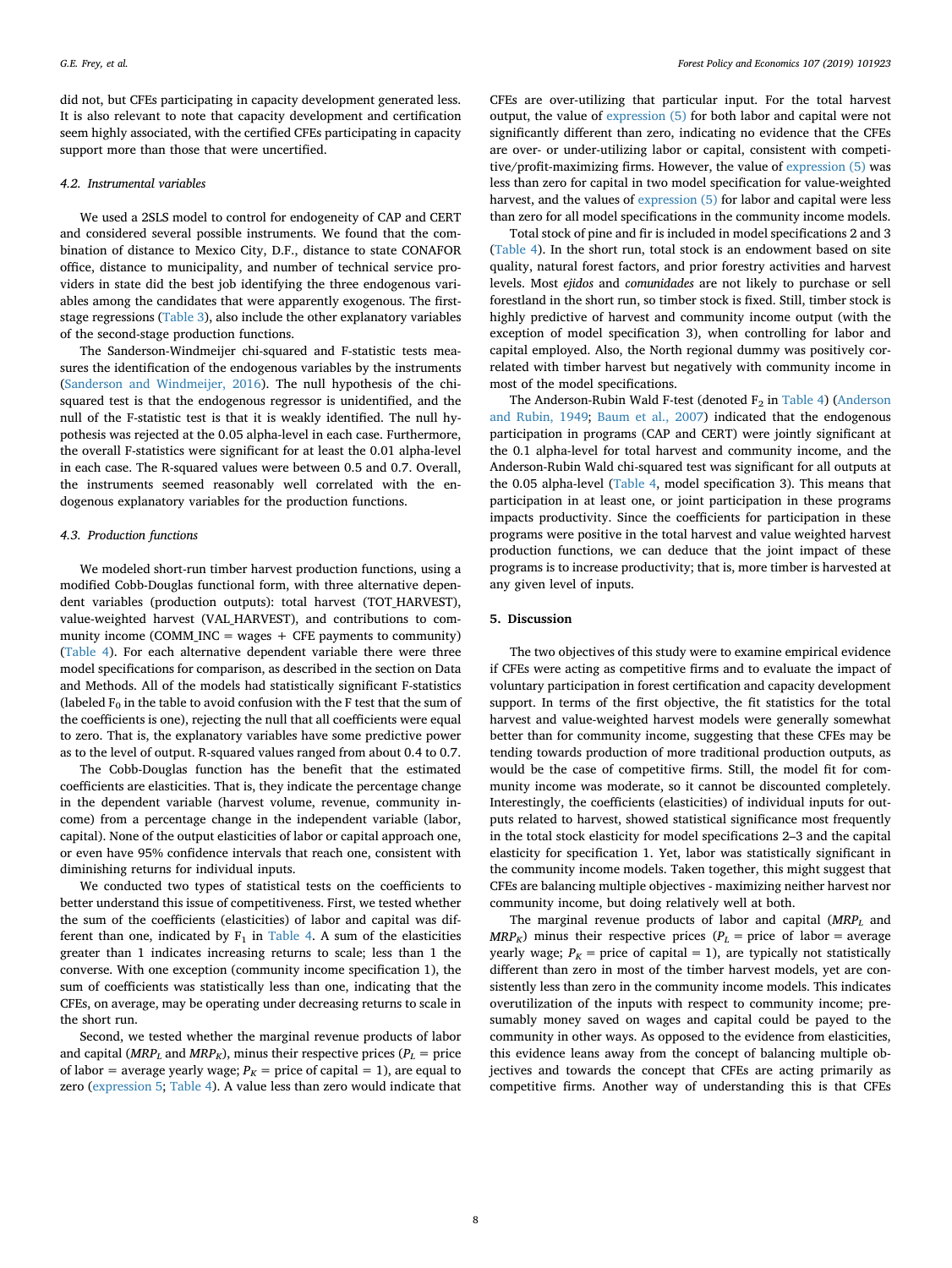might generally try to keep costs down, but are open to employing additional community members to help the community overall.

In terms of the second objective, there is relatively robust evidence that capacity development and certification jointly have a positive impact on productivity, as the Anderson-Rubin Wald tests of joint significance of the endogenous variables were statistically significant in all but one instance. Because of the correlation between enrollment in the two types of programs, it is extremely difficult to parse the effects of capacity development and certification. Individually, only certification was correlated with higher community income.

#### **6. Conclusions**

Previous studies have shown that CFEs in Mexico are generally profitable, but also have high management and production costs ([Cubbage et al., 2015b\)](#page-10-5). However, there has been doubt as to whether Mexican CFEs are competitive internationally, and if various models of support are effective in achieving that goal. Further, qualitative research suggests that profit is only one of numerous objectives of CFEs, including most notably creation of community employment [\(Antinori](#page-9-1) [and Bray, 2005\)](#page-9-1). We extended quantitative economic analyses with the largest comprehensive financial sample of Mexican CFEs, and modeled economic impacts of government support programs and forest certification with econometric approaches.

Even though our sample size is small in a statistical sense, with only 27 relevant CFEs, the data were a robust set of detailed economic data for a substantial share of the CFEs in Mexico in 2011: about 9% of the total CFEs that harvest their own timber within the 12 states where it is prevalent. They came from extremely detailed field questionnaires and subsequent analyses to estimates costs and returns for each firm. These data have previously shown that a majority of the sampled CFEs were profitable and mostly harvest at a rate lower than or about equal to the annual average growth of timber, meaning it could be sustained over time [\(Cubbage et al., 2015b\)](#page-10-5), although there was wide variation in costs, returns, and CFE size, with some significant noise that made discerning statistical differences in our key variables of government assistance programs and forest certification difficult. Also, there was high correlation between some of the explanatory variables (e.g., CAP and CERT), which made separating their impacts difficult. Nonetheless, the models help understand aggregate production relationships, and some findings about key variables and policies that affect these relationships.

A limitation is that our data are only from a single point in time. This may not be sufficient to detect the impact of support programs such as those for capacity development, and certainly cannot detect the impact of support for things such as silviculture (whose impact we did not attempt to estimate) because silvicultural interventions take multiple years or even decade to produce measurable increased tree growth. Also, our research is relevant for the situation in 2011; however, circumstances for CFEs and government programs change over time, and the same results may not hold in the future. If resources become available in the future to repeat this exercise, the same CFEs could be re-sampled, because data on the same sample at multiple points in time would allow powerful econometric panel data models. The sample could be broadened in the future to include other CFEs. Finally, future work could include an exploration of the effect on economic outcomes of social factors and diversity, including socio-economic levels and inequality, diversity of viewpoints and conflict, etc.

In terms of production of timber harvest volume or revenue, we found that increasing capital investment and timber stock are correlated with higher timber total harvest volume and value-weighted harvest. Increasing labor was less significantly correlated with increased harvests, potentially indicating that CFEs somewhat over-utilize labor in terms of that objective. Our models using community income as an output instead of timber harvest showed somewhat poorer fits overall. In the community income models, the marginal revenue products of labor and capital were statistically different than their average prices, suggesting that CFEs overutilize the inputs if that is their true objective. In all, this paints a nuanced picture of CFEs balancing multiple objectives – trying to be financially sustainable and competitive, while at the same time providing direct benefits to the community population. We believe the evidence is consistent with a view that CFEs are operating mostly as competitive, profit-maximizing firms, but perhaps do occasionally employ slightly more labor than is absolutely necessary. Certainly more research would be necessary to make this case conclusively, but this work provides first broad, empirical, quantitative evidence in this direction, as all previous work related to this particular question has been qualitative in nature. A potential area of future research might be to model CFEs as profit-maximizing firms subject to a minimum employment constraint, or alternatively as multiple objective firms. There was evidence of decreasing returns to scale on average. That is, in the short run, smaller CFEs give a relatively higher productivity per unit of input.

We used instrumental variables methods to estimate the impact of enrollment in capacity development support programs and forest certification, controlling for potential self-selection bias. Evidence suggests that the two programs jointly do increase productivity of timber harvest and also increase community income. It is more difficult to separate the impact of the two programs, but certification in particular seemed to have a positive effect on community income. We speculate on social acceptability in communities. This finding helps extend prior literature that found forest certification provided not just environmental changes and benefits in forest management, but rather had large social and economic components ([Blackman et al.](#page-9-4)*,* 2014). Capacity development was highly correlated with certification, so it was difficult to separate the two effects; furthermore, we only had data on capacity development for one year. It is possible that the capacity development further amplified the positive effect of certification.

## **Disclaimer**

The views and opinions expressed herein are those of the authors and do not necessarily represent those of the institutions where they are employed, or other institutions supporting this work.

#### **Acknowledgements**

Funding: Survey design and data collection was funded by the Program on Forests (PROFOR) project "Community Forestry Enterprise Competitiveness and Access to Markets in Mexico", through the World Bank Latin America and Caribbean region, in partnership with Mexico's National Forestry Commission (CONAFOR).

We thank colleagues from the World Bank and CONAFOR for their time and collaboration. We thank reviewers for their comments on a draft of this manuscript.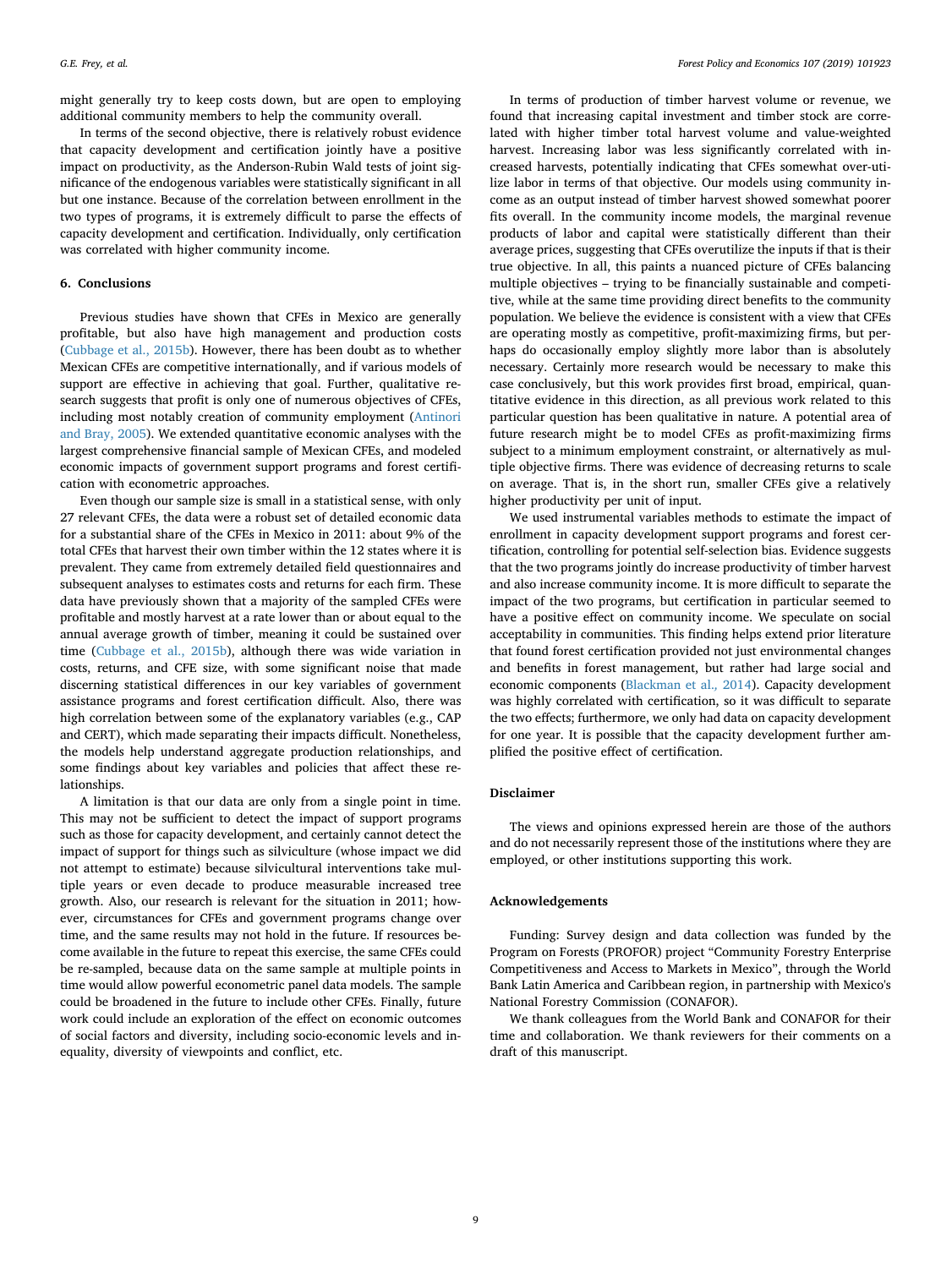# **Appendix A. Categorization of CONAFOR and other organizations' support program components**

#### Table A.1

List of support programs received by CFEs, and their classification for the statistical analysis.

| Classification                      | Program category ("Modalidad")                                                             | Number of instances provided |
|-------------------------------------|--------------------------------------------------------------------------------------------|------------------------------|
| Capacity development                | A1.2: Studies - Program of forest management for timber                                    | $\mathbf{2}$                 |
|                                     | A1.4: Studies -Wildlife management plan                                                    | 1                            |
|                                     | A3.1: Certification - Preventative technical audit                                         | $\mathbf{1}$                 |
|                                     | CP1: Fairs and expositions                                                                 | 3                            |
|                                     | CP2: Writing of charter and bylaws                                                         | 2                            |
|                                     | CP3: Technical studies for reengineering of processes, feasibility, and business plans     | $\mathbf{1}$                 |
|                                     | CP5: Administrative equipment                                                              | 1                            |
|                                     | CP6: Special projects of strategic interest (temporary employee)                           | 1                            |
|                                     | FC1.5: Social capital – Community to community interchange of experiences and seminars     | 3                            |
|                                     | FC1.6: Community forestry consultant                                                       | 1                            |
|                                     | FC2.1: Human capital – Workshops and courses for capacitation of forestry producers        | $\mathbf{1}$                 |
|                                     | FC3.2: Administrative capacity – Consultant for strengthening community forest enterprises | $\mathbf{1}$                 |
|                                     | Other: Environmental impact statement; Technical assistance                                | $\mathbf{2}$                 |
|                                     | Total                                                                                      | 20                           |
| Silviculture                        | A2.1: Silviculture - Silviculture for timber production                                    | 16                           |
|                                     | A2.4: Silviculture - Silvicultural technology                                              | $\overline{2}$               |
|                                     | A4: Commercial forest plantations                                                          | $\mathbf{1}$                 |
|                                     | C4.1: Forest health (pest and disease control)                                             | $\mathbf{1}$                 |
|                                     | Other: Nursery                                                                             | $\overline{2}$               |
|                                     | Total                                                                                      | 22                           |
| Roads                               | A2.5: Silviculture - Forest roads                                                          | 8                            |
|                                     | Total                                                                                      | 8                            |
| Restoration and protection          | B1: Reforestation and soils (unspecified)                                                  | 1                            |
|                                     | B1.1: Reforestation and soils - Reforestation                                              | 6                            |
|                                     | B1.2: Reforestation and soils – Maintenance of reforested areas                            | 5                            |
|                                     | B1.3: Reforestation and soils - Protection of reforested areas                             | 6                            |
|                                     | Other sources: Reforestation, Firefighting                                                 | 3                            |
|                                     | Total                                                                                      | 21                           |
| Payments for environmental services | B2.1: Environmental services - Water environmental services                                | 4                            |
|                                     | B2.2: Environmental services - Conservation of biodiversity                                | 1                            |
|                                     | Other                                                                                      | 3                            |
|                                     | Total                                                                                      | 8                            |
| Timber processing                   | CP4: Support for industrialization                                                         | 7                            |
|                                     | CP6: Special projects of strategic interest (machinery)                                    | $\mathbf{1}$                 |
|                                     | Other: Sawmill equipment and machinery; Warehouse                                          | 3                            |
|                                     | Total                                                                                      | 11                           |
| Tourism                             | Other                                                                                      | 4                            |
|                                     | Total                                                                                      | 4                            |

#### **References**

- <span id="page-9-11"></span>Adhikari, S., Kingi, T., Ganesh, S., 2014. Incentives for community participation in the governance and management of common property resources: the case of community forest management in Nepal. Forest Policy Econ. 44, 1–9. [https://doi.org/10.1016/j.](https://doi.org/10.1016/j.forpol.2014.04.003) [forpol.2014.04.003](https://doi.org/10.1016/j.forpol.2014.04.003).
- <span id="page-9-9"></span>[Alix-Garcia, J.M., Shapiro, E.N., Sims, K.R., 2012. Forest conservation and slippage:](http://refhub.elsevier.com/S1389-9341(19)30281-3/rf0010) [evidence from Mexico's national payments for ecosystem services program. Land](http://refhub.elsevier.com/S1389-9341(19)30281-3/rf0010) [Econ. 88 \(4\), 613–638.](http://refhub.elsevier.com/S1389-9341(19)30281-3/rf0010)
- <span id="page-9-19"></span>[Anderson, T.W., Rubin, H., 1949. Estimation of the parameters of a single equation in a](http://refhub.elsevier.com/S1389-9341(19)30281-3/rf0015) [complete system of stochastic equations. Ann. Math. Stat. 20, 46–63.](http://refhub.elsevier.com/S1389-9341(19)30281-3/rf0015)
- <span id="page-9-13"></span>[Anta, S., 2006. Forest certification in Mexico. In: Cashore, B., Gale, F., Meidinger, E.,](http://refhub.elsevier.com/S1389-9341(19)30281-3/rf0020) [Newsome, D. \(Eds.\), Confronting Sustainability: Forest Certification in Developing](http://refhub.elsevier.com/S1389-9341(19)30281-3/rf0020) [and Transitioning Countries. Yale School of Forestry & Environmental Studies, New](http://refhub.elsevier.com/S1389-9341(19)30281-3/rf0020) [Haven, CT](http://refhub.elsevier.com/S1389-9341(19)30281-3/rf0020).
- <span id="page-9-5"></span>[Antinori, C.M., 2005. Vertical integration in the community forestry enterprises of](http://refhub.elsevier.com/S1389-9341(19)30281-3/rf0025) [Oaxaca. In: Bray, D.B., Merino-Pérez, L., Barry, D. \(Eds.\), The Community Forests of](http://refhub.elsevier.com/S1389-9341(19)30281-3/rf0025) [Mexico: Managing for Sustainable Landscapes. University of Texas Press, Austin, TX,](http://refhub.elsevier.com/S1389-9341(19)30281-3/rf0025) [pp. 241–272](http://refhub.elsevier.com/S1389-9341(19)30281-3/rf0025).
- <span id="page-9-1"></span>[Antinori, C.M., Bray, D.B., 2005. Community forest enterprises as entrepreneurial firms:](http://refhub.elsevier.com/S1389-9341(19)30281-3/rf0030) [economic and institutional perspectives from Mexico. World Dev. 33 \(9\), 1529–1543.](http://refhub.elsevier.com/S1389-9341(19)30281-3/rf0030)
- <span id="page-9-0"></span>[Antinori, C.M., Rausser, G.C., 2003. Does community involvement matter? How collective](http://refhub.elsevier.com/S1389-9341(19)30281-3/rf0035) [choice affects forests in Mexico. In: CUDARE Working Paper No. 939. Department of](http://refhub.elsevier.com/S1389-9341(19)30281-3/rf0035) [Agricultural & Resource Economics, University of California, Berkeley, Berkeley, CA.](http://refhub.elsevier.com/S1389-9341(19)30281-3/rf0035)
- <span id="page-9-10"></span>[Arriagada, R.A., Ferraro, P.J., Sills, E.O., Pattanayak, S.K., Cordero-Sancho, S., 2012. Do](http://refhub.elsevier.com/S1389-9341(19)30281-3/rf0040) [payments for environmental services affect forest cover? A farm-level evaluation](http://refhub.elsevier.com/S1389-9341(19)30281-3/rf0040) [from Costa Rica. Land Econ. 88 \(2\), 382–399.](http://refhub.elsevier.com/S1389-9341(19)30281-3/rf0040)
- <span id="page-9-15"></span>Barbosa de Lima, A.C., Novaes Keppe, A.L., Maule, F.E., Sparovek, G., Corrêa Alves, M., Maule, R.F., 2009. Does Certification Make a Difference? Impact Assessment Study on FSC/SAN Certification in Brazil. Imaflora, Piracicaba, SP, Brazil 96 pp. Retrieved from: [https://www.imaflora.org/downloads/biblioteca/Does\\_certification\\_make\\_a\\_](https://www.imaflora.org/downloads/biblioteca/Does_certification_make_a_difference.pdf) [difference.pdf](https://www.imaflora.org/downloads/biblioteca/Does_certification_make_a_difference.pdf) (Accessed April 15, 2017).

<span id="page-9-16"></span>[Baum, C.F., Schaffer, M.E., Stillman, S., 2003. Instrumental variables and GMM: esti](http://refhub.elsevier.com/S1389-9341(19)30281-3/rf0050)[mation and testing. Stata J. 3 \(1\), 1–31](http://refhub.elsevier.com/S1389-9341(19)30281-3/rf0050).

<span id="page-9-17"></span>[Baum, C.F., Schaffer, M.E., Stillman, S., 2007. Enhanced routines for instrumental vari](http://refhub.elsevier.com/S1389-9341(19)30281-3/rf0055)[ables/generalized method of moments estimation and testing. Stata J. 7 \(4\), 465–506.](http://refhub.elsevier.com/S1389-9341(19)30281-3/rf0055)

- <span id="page-9-14"></span>[Blackman, A., Raimondi, A., Cubbage, F.W., 2014. Does Forest Certification in](http://refhub.elsevier.com/S1389-9341(19)30281-3/rf0060) [Developing Countries Have Environmental Benefits? Insights from Mexican](http://refhub.elsevier.com/S1389-9341(19)30281-3/rf0060) [Corrective Action Requests. Resources for the Future, Washington, DC, pp. 26.](http://refhub.elsevier.com/S1389-9341(19)30281-3/rf0060)
- <span id="page-9-18"></span>[Card, D., 1993. Using geographic variation in college proximity to estimate the return to](http://refhub.elsevier.com/S1389-9341(19)30281-3/rf0065) [schooling. In: Working Paper No. 4483. National Bureau of Economic Research,](http://refhub.elsevier.com/S1389-9341(19)30281-3/rf0065) [Cambridge, MA](http://refhub.elsevier.com/S1389-9341(19)30281-3/rf0065).
- <span id="page-9-2"></span>[Carías Vega, D.E., Keenan, R.J., 2016. Situating community forestry enterprises within](http://refhub.elsevier.com/S1389-9341(19)30281-3/rf0070) [new institutional economic theory: what are the implications for their organization.](http://refhub.elsevier.com/S1389-9341(19)30281-3/rf0070) [J. For. Econ. 25 \(2016\), 1–13.](http://refhub.elsevier.com/S1389-9341(19)30281-3/rf0070)
- <span id="page-9-12"></span>[Cashore, B.W., Auld, G., Newsom, D., 2004. Governing through Markets: Forest](http://refhub.elsevier.com/S1389-9341(19)30281-3/rf0075) [Certification and the Emergence of Non-state Authority. Yale University Press, New](http://refhub.elsevier.com/S1389-9341(19)30281-3/rf0075) [Haven, CT](http://refhub.elsevier.com/S1389-9341(19)30281-3/rf0075).
- <span id="page-9-3"></span>[Charnley, S., Poe, M.R., 2007. Community forestry in theory and practice: where are we](http://refhub.elsevier.com/S1389-9341(19)30281-3/rf0080) [now? Annu. Rev. Anthropol. 36, 301–336.](http://refhub.elsevier.com/S1389-9341(19)30281-3/rf0080)
- <span id="page-9-6"></span>[CONAFOR, 2009. Silvicultura comunitaria: Guía básica para comunicadores. San Juan de](http://refhub.elsevier.com/S1389-9341(19)30281-3/rf0085) [Ocotán, Jalisco.](http://refhub.elsevier.com/S1389-9341(19)30281-3/rf0085)
- <span id="page-9-7"></span>CONAFOR, 2010a. Reglas de operación del programa ProArbol 2011a. In: Diario Oficial de la Federación. Secretaría de Medio Ambiente y Recursos Naturales, Comisión Nacional Forestal, Mexico City 91 pp. Retrieved from: [http://www.conafor.gob.](http://www.conafor.gob.mx:8080/documentos/ver.aspx?articulo=1420&grupo=6) [mx:8080/documentos/ver.aspx?articulo=1420&grupo=6](http://www.conafor.gob.mx:8080/documentos/ver.aspx?articulo=1420&grupo=6) Accessed May 23, 2017.
- <span id="page-9-8"></span>CONAFOR, 2010b. Lineamientos 2011b para otorgar apoyos para el desarrollo forestal comunitario, el desarrollo de la cadena productiva forestal y el saneamiento forestal. Comisión Nacional Forestal, San Juan de Ocotán, Jalisco 45 pp. Retrieved from: <http://www.conafor.gob.mx:8080/documentos/ver.aspx?grupo=6&articulo=1408> Accessed December 28, 2017.
- <span id="page-9-4"></span>CONAFOR, 2014. Estrategia nacional de manejo forestal sustentable para el incremento de la producción y productividad (ENAIPROS): 2013–2018. Comisión Nacional Forestal, San Juan de Ocotán, Jalisco 62 pp. Retrieved from: [http://www.conafor.](http://www.conafor.gob.mx/web/temas-forestales/enaipros/) [gob.mx/web/temas-forestales/enaipros/](http://www.conafor.gob.mx/web/temas-forestales/enaipros/) Accessed February 16, 2018.